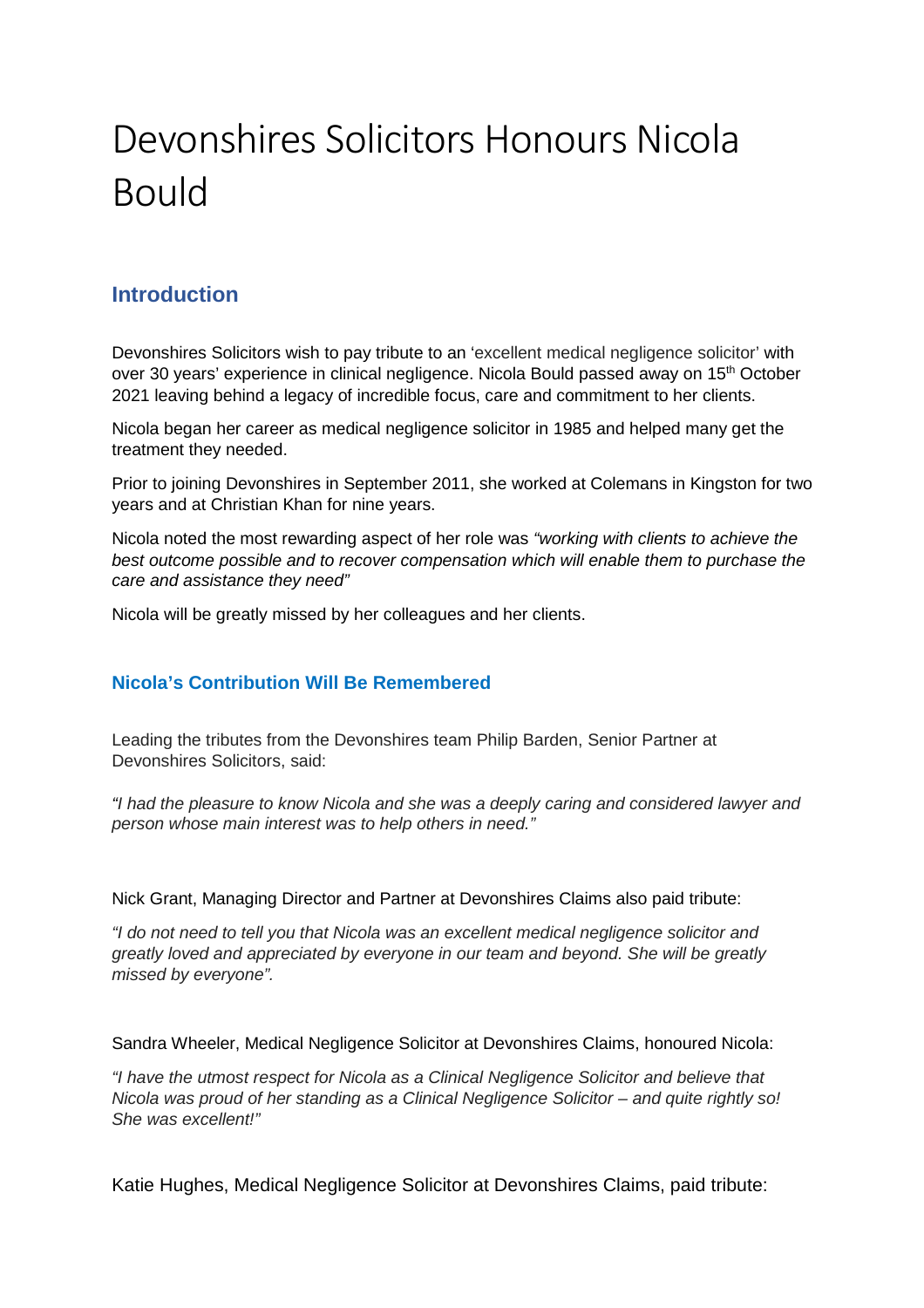*"Nicola was a huge part of the start of my legal career and is one of the main reasons that I am where I am today. She was an excellent teacher with a huge amount of patience and a true passion for what she did. She would always make time for me even as I progressed through my career and I will miss asking for her advice. She was extremely intelligent and had an incredible attention to detail and went above and beyond for her clients. She was a character who will be missed by all of those who had the pleasure to know her."* 

#### **"One of the kindest and most attentive supervisors I've had the pleasure of working with"**

Nicola's previous Trainee, Nat Cartwright, also paid tribute to his mentor:

*"The first seat of my training contract was in Clin Neg and I worked closely with Nicola; she had her quirks, routines and habits but she was one of the kindest and most attentive supervisors I've had the pleasure of working with at Devonshires. My parents are both clinical negligence lawyers so naturally she took a shine to me, but what really made her stand out as a mentor was the dedication she showed in helping those who had suffered as a result of medical negligence – her membership with AvMA is a testament to her devotion to making a difference in that field.*

#### **Action against Medical Accidents (AvMA) Clinical Negligence Specialist Panel Member**

As an accredited Action against Medical Accidents (AvMA) Clinical Negligence Specialist Panel member and a '*longstanding supporter of AvMA'* Nicola was honoured by her colleagues.

Liz Thomas, Policy & Research Manager at AvMA paid tribute:

"*In order to meet the requirements for AvMA accreditation, a lawyer has to demonstrate not only legal expertise and experience in the field of clinical negligence but also a strong client focus and commitment to achieving the best outcome for their clients. In addition to Nicola's membership of the AvMA Specialist Clinical Negligence Panel, she was a longstanding supporter of AvMA and was a regular attender at AvMA events and was well known within the clinical negligence community. A number of lawyers, particularly her contemporaries, have been in touch to express how sad they were to learn of her death. Although known to be a very private person, she was also known as one of life's genuinely nice people."* 

Lisa O'Dwyer, Legal Director at AvMA said:

"*An extremely able and committed clinical negligence specialist, Nicki was one of the early cohort of lawyers to achieve AvMA Panel status and to promote the importance of client care. Much respected and missed, may she rest in peace*."